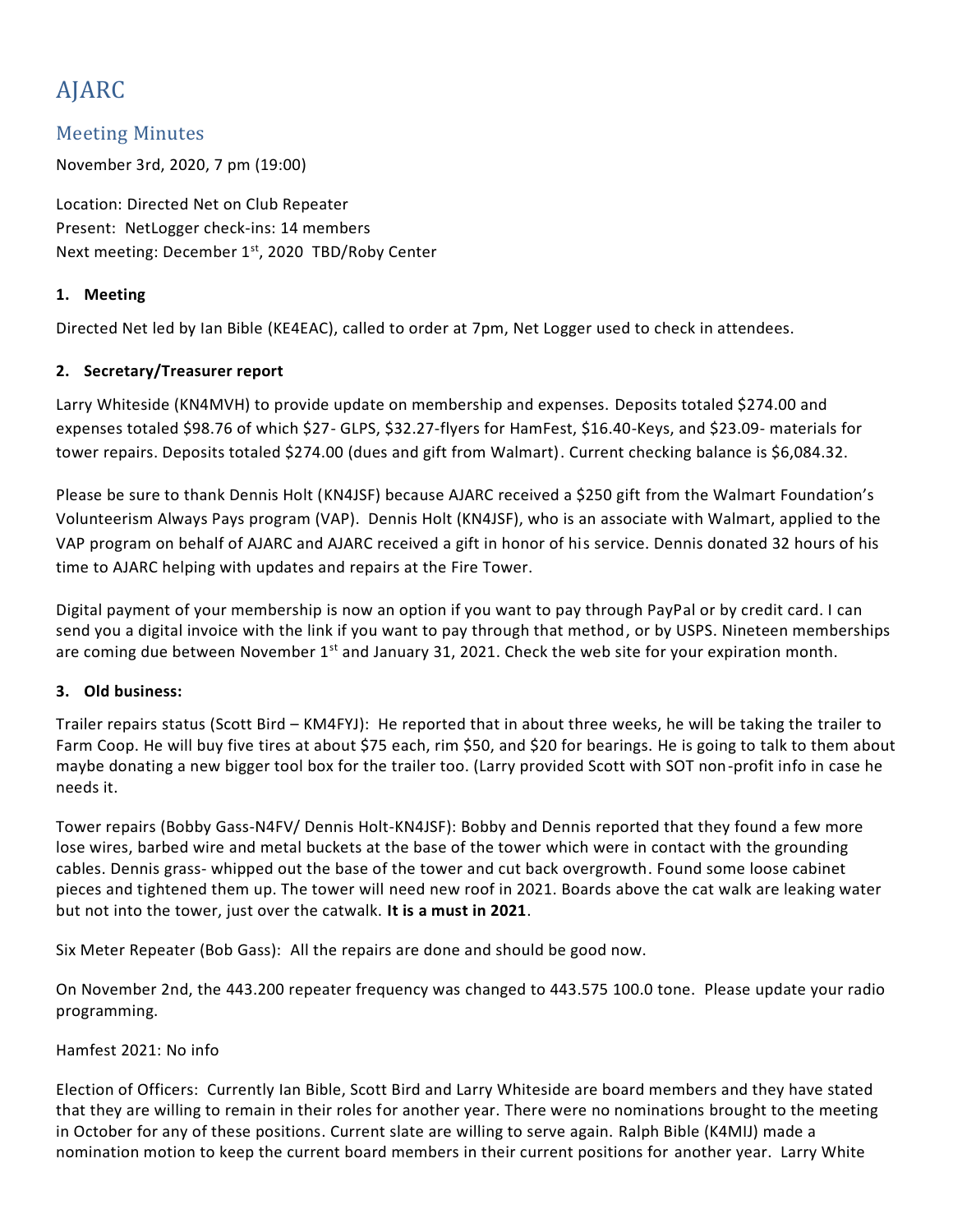# AJARC Meeting Minutes, November 3rd, 2020, 7 pm (19:00) Page 2

(AG4OB) seconded. There was no other nominations. Ian asked for any "nay" votes for the slate and there were none so they were elected for another year.

# **4. New Business**

New Repeater at tower: KB4PSI Tommy Broyles contacted our Trustee Bobby Gass (N4FV) about the possible installation of a 220 mhz repeater at the Fire Tower. They didn't attend the on the air meeting to present their ideas so it was not discussed.

Ham Nation YouTube channel will be having a program on [Cliff Kayhart.](https://twit.tv/shows/ham-nation/episodes/478?autostart=false)

AJARC also participates in Amazon SMILE where Amazon will donate to AJARC if you purchase through the SMILE link. See web site for link.

# **5. Roundtable**

Christmas Party Ideas: One person stated that club many years ago used the GLPS meeting room. Currently, the GLPS lobby is closed due to Covid virus restrictions. Tusculum First Baptist Church has allowed some groups to use their community room, one person shared. No one volunteered to research it.

Meeting adjourned time: 19:34

### **From Bylaws about election of officers:**

### *6) Elections, Term and Removal*

*Officer elections will be held annually at the November meeting of each year. Officers will assume their elected office January 1 of the following year. They must meet the eligibility requirement as defined in the AJARC Constitution, Article 11 Section 5.*

*Nomination Committee: The President will appoint a nomination committee six months prior to elections should there be a need to fill director positions. The committee will be charged with finding qualified candidates to run for office. The committee will present a ballot to the president at the regular meeting one month prior to elections at which time the President will entertain a motion for nominations and to accept the ballot. The final ballot will be published and made available to all club members through social media, website or email. The president will dissolve the nomination committee after the annual elections.*